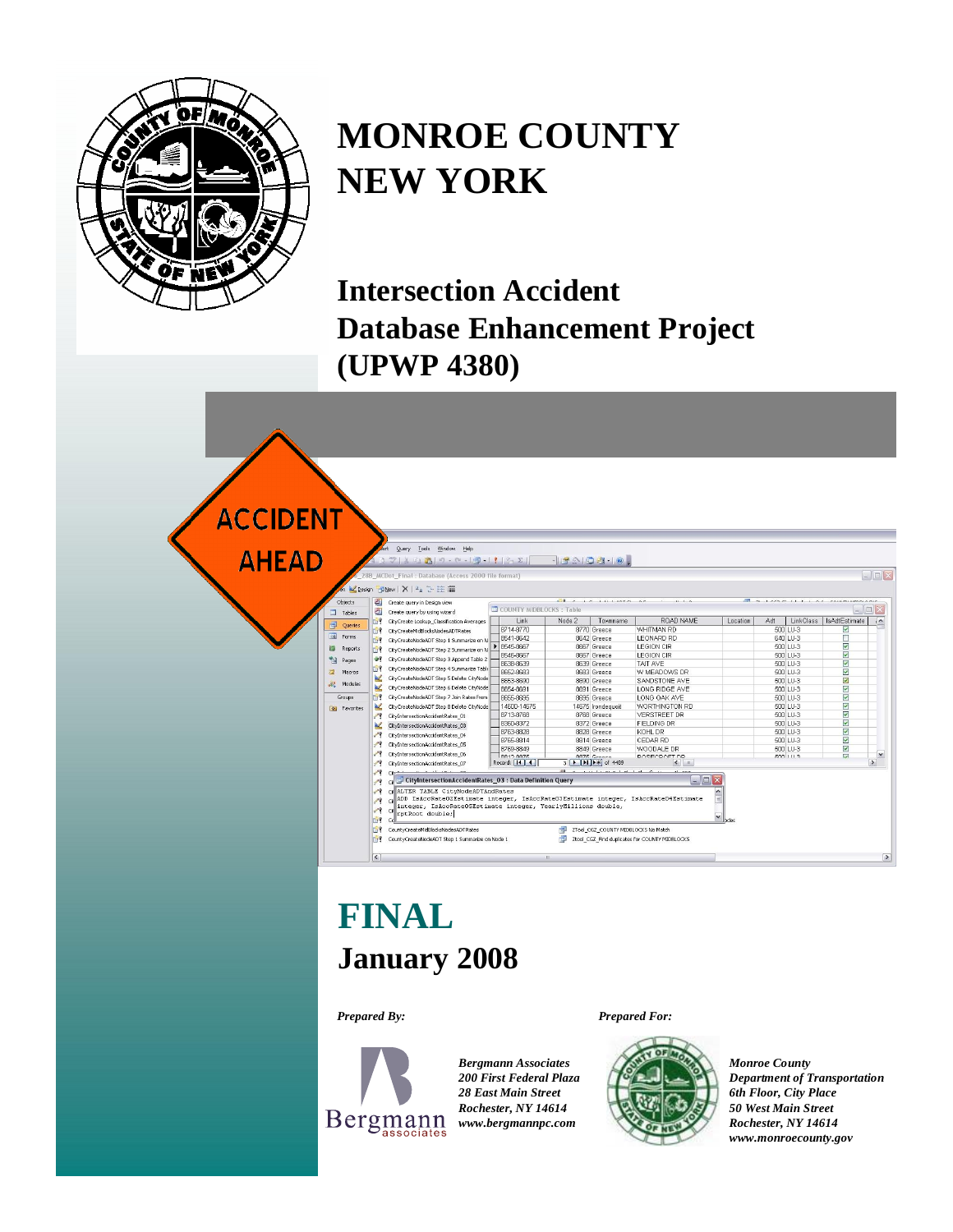

# *Table of Contents*

| <b>ITEM</b>                                                                      | Page                |
|----------------------------------------------------------------------------------|---------------------|
| <b>COVER PAGE</b>                                                                |                     |
| <b>TABLE OF CONTENTS</b>                                                         | $\mathbf{i}$        |
| <b>LIST OF EXHIBITS</b>                                                          | $\ddot{\mathbf{i}}$ |
| <b>LIST OF APPENDICES</b>                                                        | iii                 |
| <b>EXECUTIVE SUMMARY</b>                                                         | iv                  |
| 1.0 INTRODUCTION                                                                 | $\mathbf{1}$        |
| <b>2.0 PROJECT AREA</b>                                                          | 1                   |
| <b>3.0 PROJECT PROCESS</b>                                                       | 1                   |
| 3.1 Identify Intersections                                                       | 4                   |
| 3.2 Identify Local Road Approaches                                               | 4                   |
| 3.3 Develop a Classification System and Assign Classes to Approaches             | $\overline{4}$      |
| 3.3.1 Classifications within the Rural and Suburban Towns of Monroe County       | 5                   |
| 3.3.2 Classifications within the City of Rochester                               | 6                   |
| 3.3.3 Classification Test                                                        | $\tau$              |
| 3.4 Distribute Count Sites among the Classifications                             | 7                   |
| 3.5 Perform Manual Traffic Counts                                                | 9                   |
| 3.6 Assign an Average Daily Traffic Volume Estimate to Each Classification       | 10                  |
| 3.7 Develop an Average Daily Traffic Volume Estimate for Each Study Intersection | 11                  |
| 3.8 Calculate and Display Accident Rates                                         | 11                  |
| <b>4.0 PRODUCT SUMMARY</b>                                                       | 12                  |
| 5.0 CONCLUSION                                                                   | 14                  |

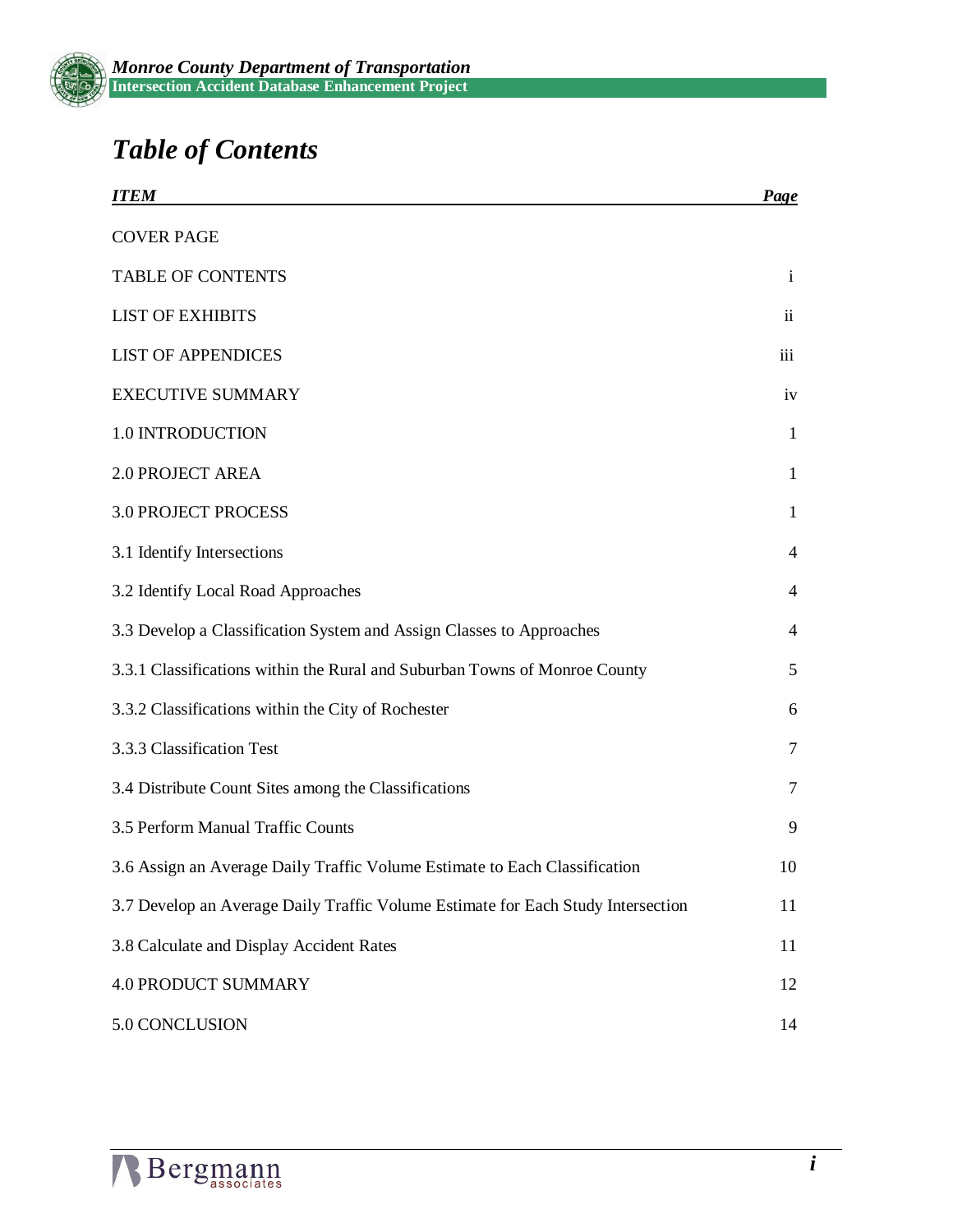

# *List of Exhibits*

| <b>ITEM</b>                                                                                | <b>Page</b>    |
|--------------------------------------------------------------------------------------------|----------------|
| Exhibit 1: Project Area Map                                                                | $\overline{2}$ |
| Exhibit 2: MCDOT Accident Database Enhancement Project Flowchart                           | 3              |
| <b>Exhibit 3: Segmentation Example</b>                                                     | 5              |
| Exhibit 4: Classification Codes for the Rural and Suburban Towns of Monroe County          | 6              |
| Exhibit 5: Classification Codes for the City of Rochester                                  | 6              |
| <b>Exhibit 6: Classification Test Summary</b>                                              | 7              |
| Exhibit 7: Number of Counts per Classification Used                                        | 9              |
| Exhibit 8: Look-Up Table for Average Daily Traffic Estimates by Classification             | 10             |
| Exhibit 9: Illustration of Entering Vehicles Calculation                                   | 11             |
| Exhibit 10: Average Daily Traffic Count Availability for Intersections: Before and After   | 12             |
| Exhibit 11: Average Daily Traffic Counts and Estimates Before and After the Project (Maps) | 13             |
| Exhibit 12: Example of High Accident Locations                                             | 15             |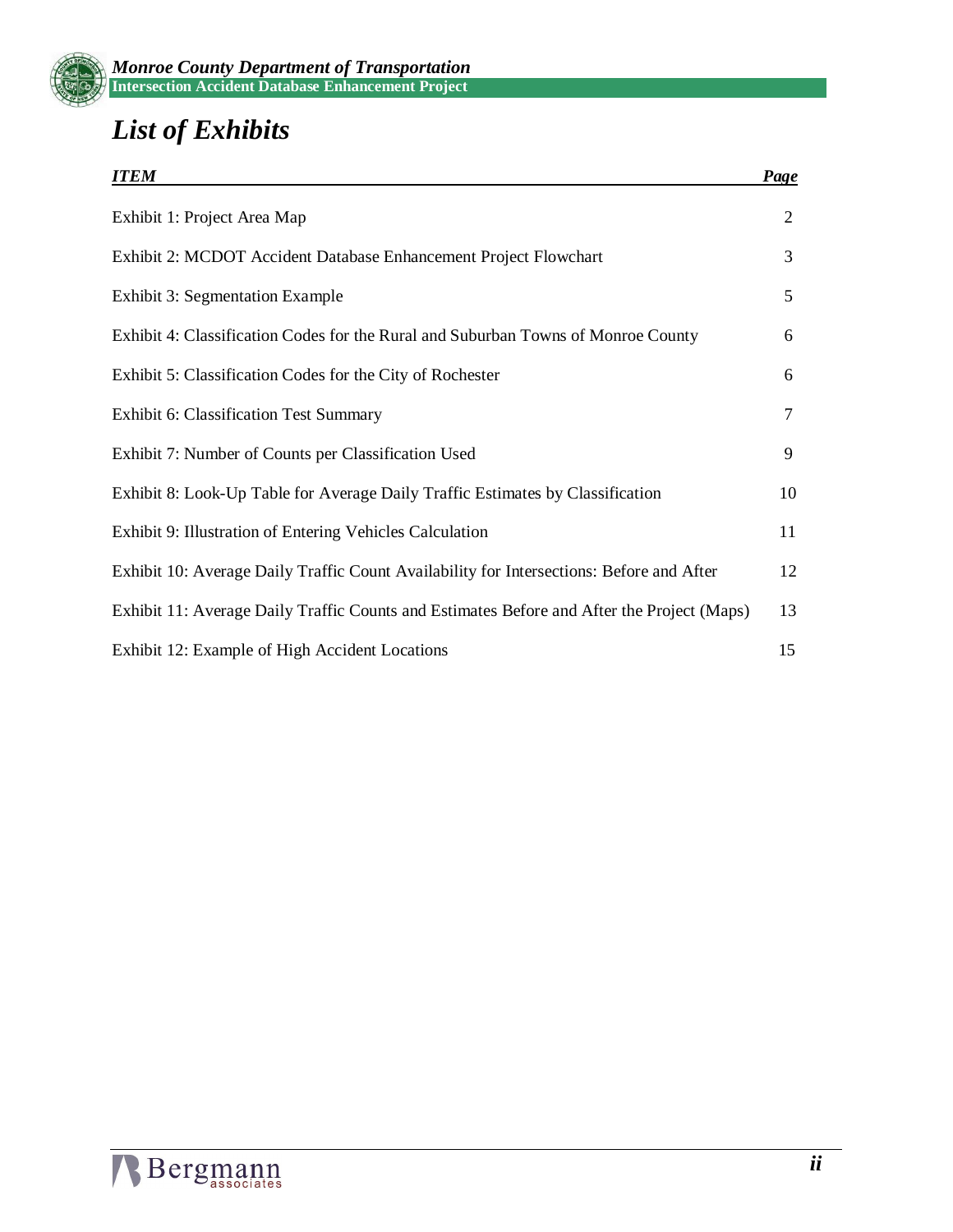# *List of Appendices*

Appendix A: Node Maps of the Monroe County Towns

- Appendix B: Geographic Information Systems and Database Integration Details
- Appendix C: Listing of Nodes by Classification
- Appendix D: Volume Comparisons from the Classification Test
- Appendix E: Statistical Analysis Summary
- Appendix F: City of Rochester Count Coverage Map
- Appendix G: Count Location Listing
- Appendix H: Base Data Used to Select Average Daily Traffic Estimates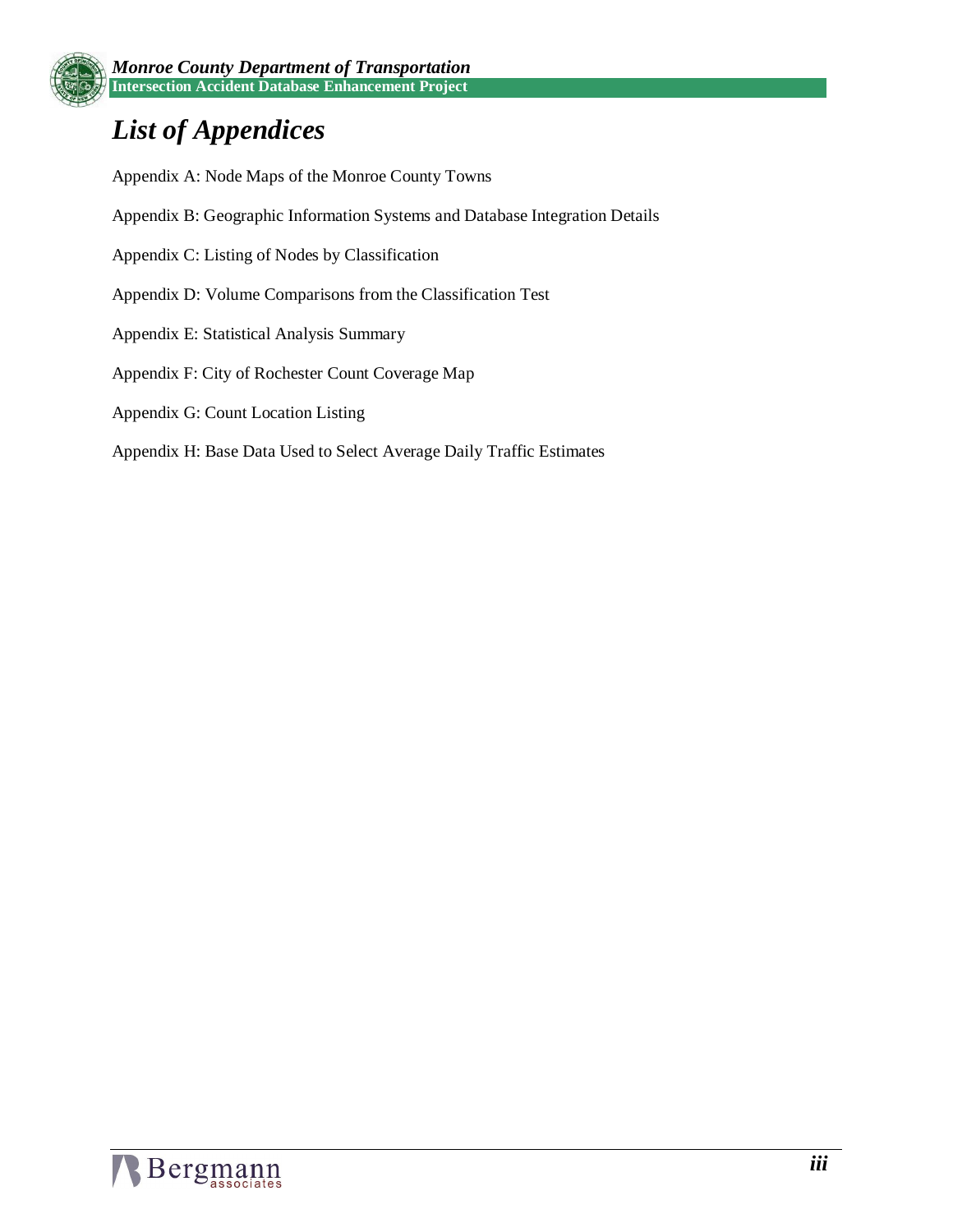

### *Executive Summary*

One of the primary functions of a transportation agency is to track the safety record along all roads under its jurisdiction, both at intersections and mid-block locations. The Monroe County Department of Transportation (MCDOT) maintains a database of traffic volume and crash data to assist in the identification and prioritization of high crash locations. A wealth of traffic data on New York State and MCDOT highways has facilitated the identification of high crash locations along "major" routes including arterials and expressways and at locations where they intersect. Unfortunately, a lack of comprehensive volume data for "minor" public rural roads and City of Rochester streets has made it difficult to identify intersections with high crash rates involving these facilities. The sheer number of minor public road and city street intersections within Monroe County and the City of Rochester has rendered it cost and time prohibitive to collect comprehensive traffic volume data for each and every facility.

According to the United States Department of Transportation (USDOT) Federal Highway Administration (FHWA), "intersection crashes account for more than 45 percent of all reported crashes, and 21 percent of all fatalities nationwide." This emphasizes the need to be able to track accident rates at all intersections, regardless of the intersecting road's volume.

The purpose of this project was to provide reliable volume estimates for minor (non-county and non-state) public roads where they intersect MCDOT highways and for urban street intersections within the City of Rochester, thereby enhancing the existing MCDOT accident database and high crash location identification process. The integration and use of GIS technology to provide additional identification tools was considered a critical component.

A multi step process was developed to complete the project. Study intersections were identified first. These were intersections where town and village roads intersect highways owned and maintained by the MCDOT and minor street intersections with the City of Rochester. Approaches to each study intersection were then identified using GIS. A classification system was developed covering all identified approaches. Different classification systems were necessary for the City of Rochester and suburban and rural towns of Monroe County due to the inherent differences in land use, population density, and character. Existing traffic volume data was reviewed and supplemental data was collected throughout Monroe County to develop traffic volume estimates for each classification. An Average Daily Traffic (ADT) volume estimate was then created and assigned to each classification. The volume of traffic entering each intersection was tabulated and utilized to calculate an accident rate.

A Microsoft Access database was prepared and delivered to the MCDOT for future use. This tool allows the user to assign appropriate ADT values to classified intersection approaches and calculate accident rates. The database can be paired with GIS maps of the City and County to examine accident rates graphically. An added benefit is that the tool allows the MCDOT to graphically display road volume data over the entire County.

The result of this project was an improvement to the method by which the MCDOT can identify, study, and address issues at high crash locations that would otherwise go undetected, ultimately improving overall safety for the traveling public. The methodology, database, and GIS tool offer a defendable rationale for the identification of high crash locations and will be useful evidence should the MCDOT pursue Federal and other funding from applicable programs for future accident countermeasure projects.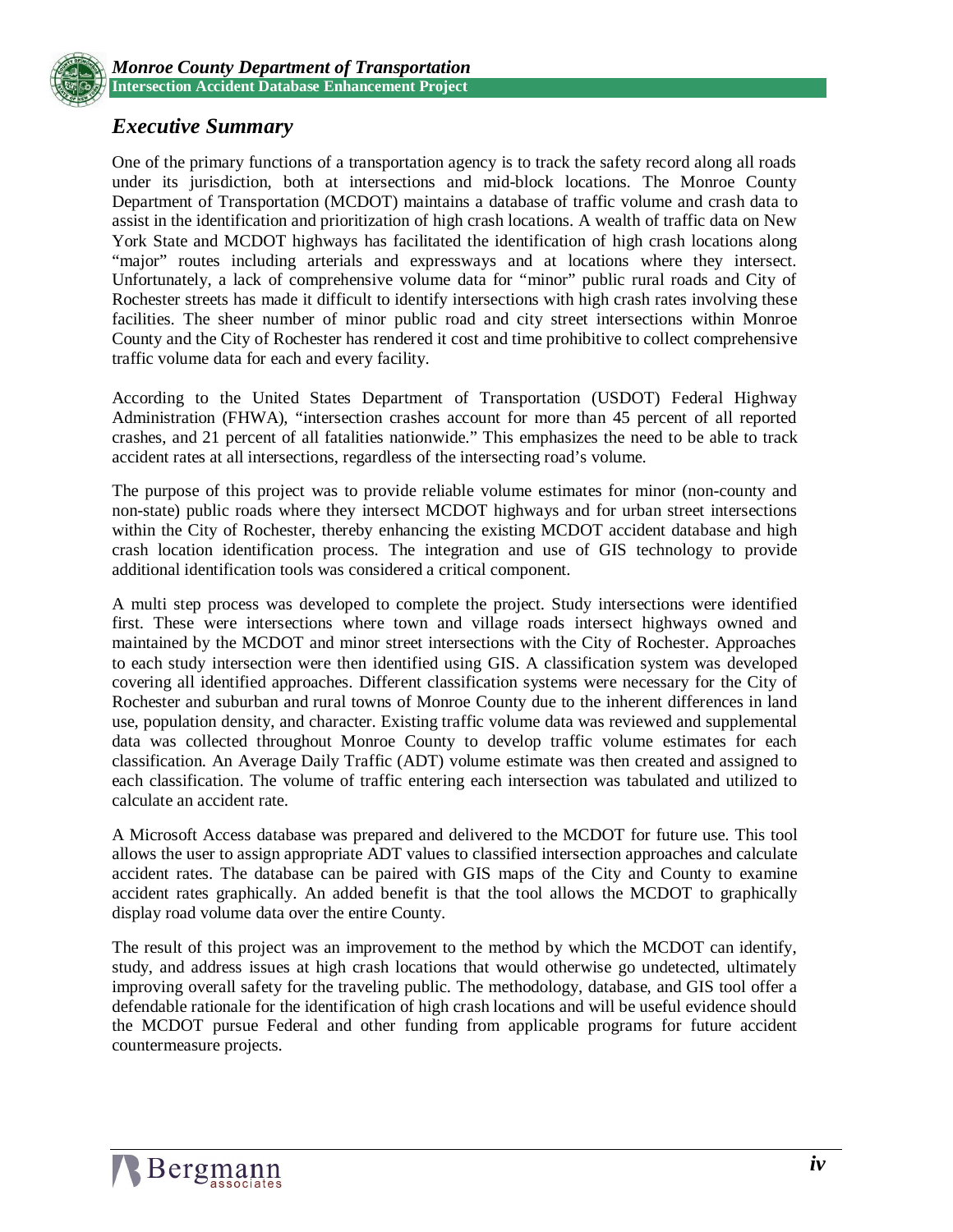

# *1.0 Introduction*

One of the primary functions of a transportation agency is to track the safety record along all roads under its jurisdiction, both at intersections and mid-block locations. The Monroe County Department of Transportation (MCDOT) maintains a database of traffic volume and crash data to assist in the identification and prioritization of high crash locations. A wealth of traffic data on New York State and MCDOT highways has facilitated the identification of high crash locations along "major" routes including arterials and expressways and at locations where they intersect. Unfortunately, a lack of comprehensive volume data for "minor" public rural roads and City of Rochester streets has made it difficult to identify intersections with high crash rates involving these facilities. The sheer number of minor public road and city street intersections within Monroe County and the City of Rochester has rendered it cost and time prohibitive to collect comprehensive traffic volume data for each and every facility.

According to the United States Department of Transportation (USDOT) Federal Highway Administration (FHWA), "intersection crashes account for more than 45 percent of all reported crashes, and 21 percent of all fatalities nationwide." This emphasizes the need to be able to track accident rates at all intersections, regardless of the intersecting road's volume.

The purpose of this project was to provide reliable volume estimates for minor (non-county and non-state) public roads where they intersect MCDOT highways and for urban street intersections within the City of Rochester, thereby enhancing the existing MCDOT accident database and high crash location identification process. In this way, the accident rate at every such intersection can be checked. The integration and use of GIS technology to provide additional identification tools was considered a critical component. This report summarizes the project process and describes the final product delivered to the MCDOT.

## *2.0 Project Area*

The study area included all of Monroe County, New York (including the City of Rochester) and is shown on Exhibit 1.

## *3.0 Project Process*

The steps taken to complete this project are illustrated in Exhibit 2 and are summarized as follows:

- 1: Identify all intersections (nodes) of interest
- 2: Identify all approach segments to those intersections (links)
- 3: Develop classifications for each minor public roadway and city street approach segment.
- 4: Distribute count sites among the classifications
- 5: Perform manual traffic counts to supplement pre-existing count data
- 6: Generate an Average Daily Traffic volume estimate for each classification
- 7: Develop an Average Daily Traffic estimate for each study intersection
- 8: Utilize MCDOT supplied crash data to calculate and graphically display accident rates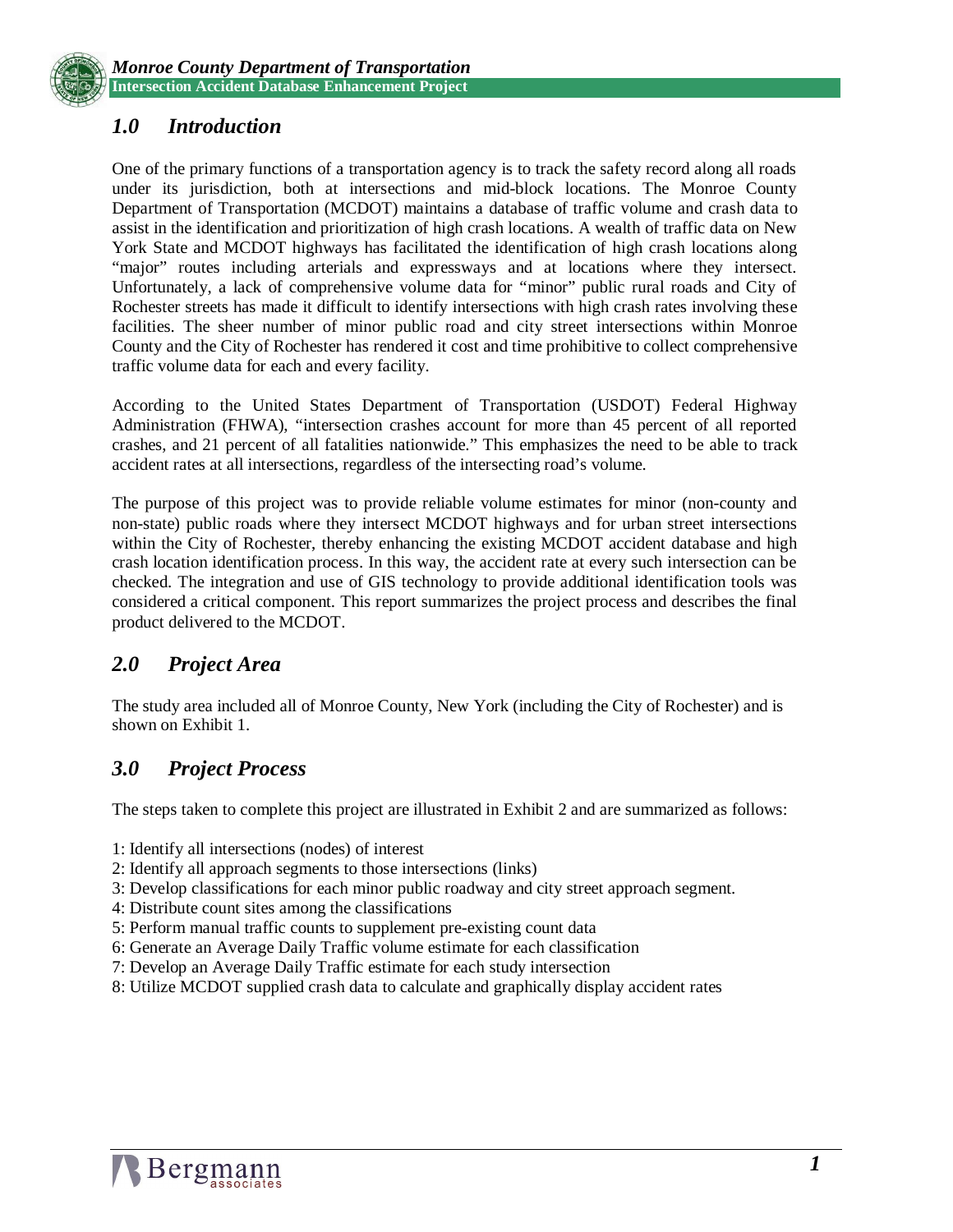



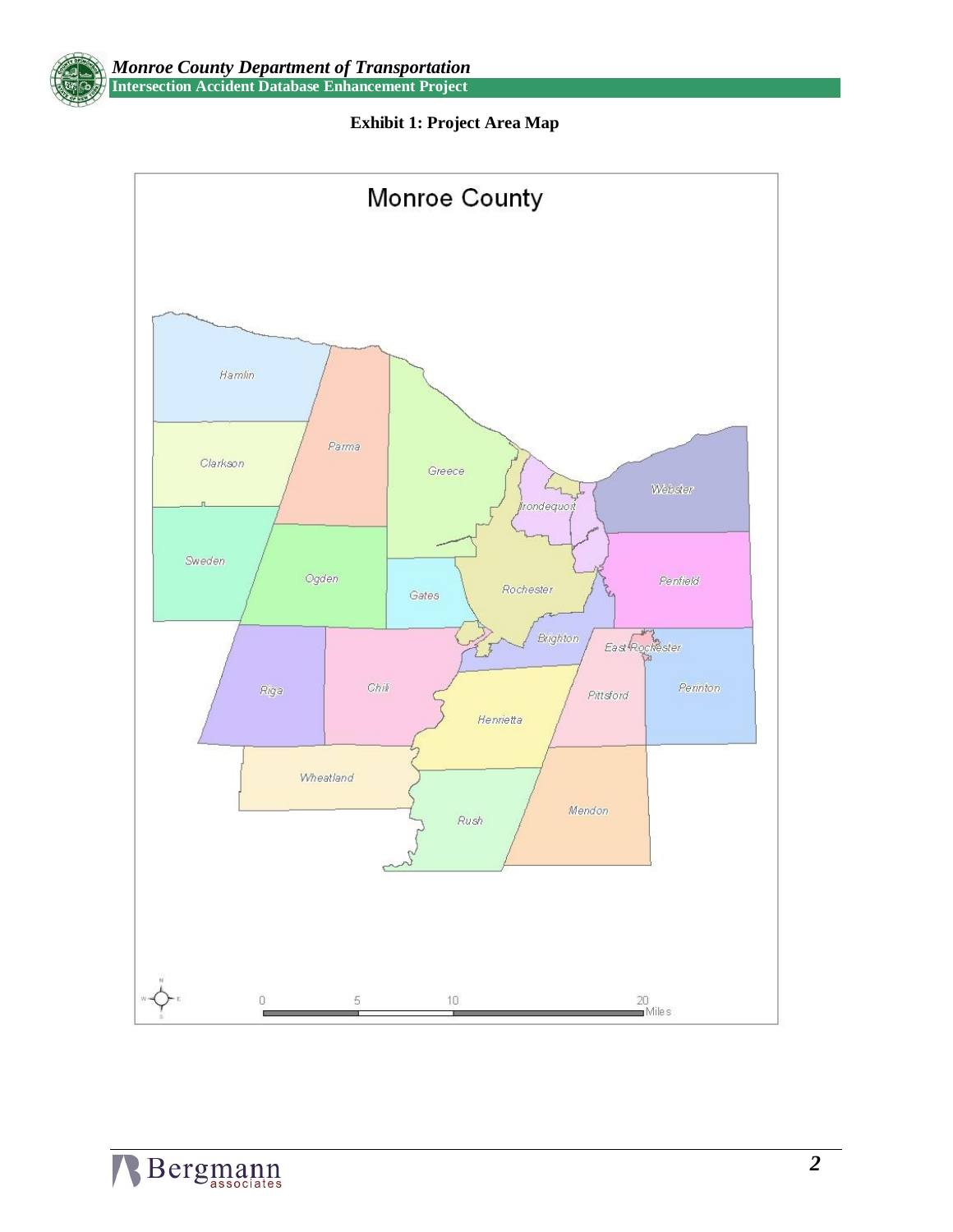

## **Exhibit 2: MCDOT Accident Database Enhancement Project Flowchart**

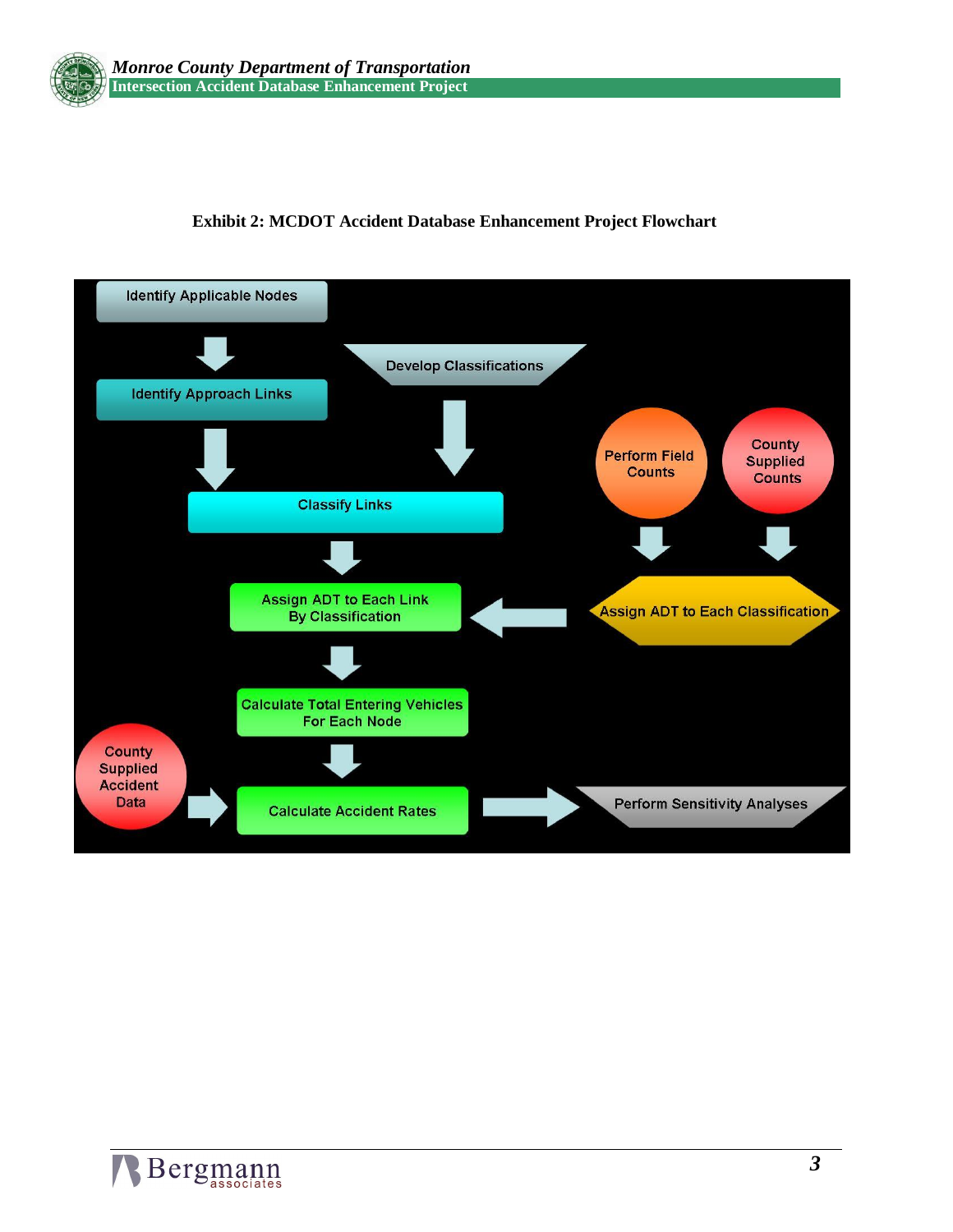

#### **3.1 Identify Intersections**

The project involved only intersections where minor public roads (i.e. town roads, village roads, etc.) meet roadways owned and maintained by the MCDOT. It also included all minor road and street intersections (i.e. those not involving facilities owned and maintained by the New York State Department of Transportation (NYSDOT)) within the City of Rochester.

Geographic maps were developed for each town within Monroe County and the City of Rochester based on data supplied by the Monroe County Department of Environmental Services (MCDES). Node coordinate data was supplied by the New York State Centralized Local Accident Surveillance System (CLASS). Project intersections, also known as "nodes of interest", were each represented by a point on these maps. Each node was given a unique identification number. Copies of the maps are available in Appendix A.

#### **3.2 Identify Local Road Approaches**

The next step was to identify all approach segments to project intersections and associate those "links" with the appropriate node of interest. This was done differently for the suburban and rural towns of Monroe County and the City of Rochester due to the number of segments involved.

For the suburban and rural towns, identification began with node (point) features. The MCDOT Microsoft Access database table however, contains node to node links. Therefore this node feature class was updated to contain an attribute for an adjoining node, thereby creating a link. Additional nodes were created as needed. When all links were identified, a table was exported from GIS to Microsoft Access and a series of queries were written to transfer the classification information for all adjacent links at each node-of-interest into the MCDOT County Midblocks table.

Within the City of Rochester, the sheer number of nodes made this approach unworkable. A custom "Draw Lines Tool" was designed to create links from nodes and then these links were classified. The City Midblocks (link) table was used to create the links and these links were classified within GIS. All nodes within the city were considered project intersections. Therefore all city links were classified. When all links were identified, a table was exported from GIS to Microsoft Access and a series of queries were written to transfer the information into the MCDOT City Midblocks table.

The "Draw Lines Tool" can be used with county or city nodes and the associated Midblocks table to show link classification or any other piece of link data present in the table. Complete documentation for the tool developed to create a line feature class from a point feature class and a table representing the point-to-point links can be found in Appendix B.

#### **3.3 Develop a Classification System and Assign Classes to Approaches**

A system was developed to classify all minor public roadway approach segments (links) to project intersections (nodes of interest). These classifications would later be used to assign appropriate traffic volume estimates.

There is an inherent difference between the City of Rochester's urban character and that of the suburban and rural towns of Monroe County. That difference affects roadway types, their function, and the amount of traffic carried. To account for this difference, separate classification systems were developed for the City of Rochester and its surrounding towns.

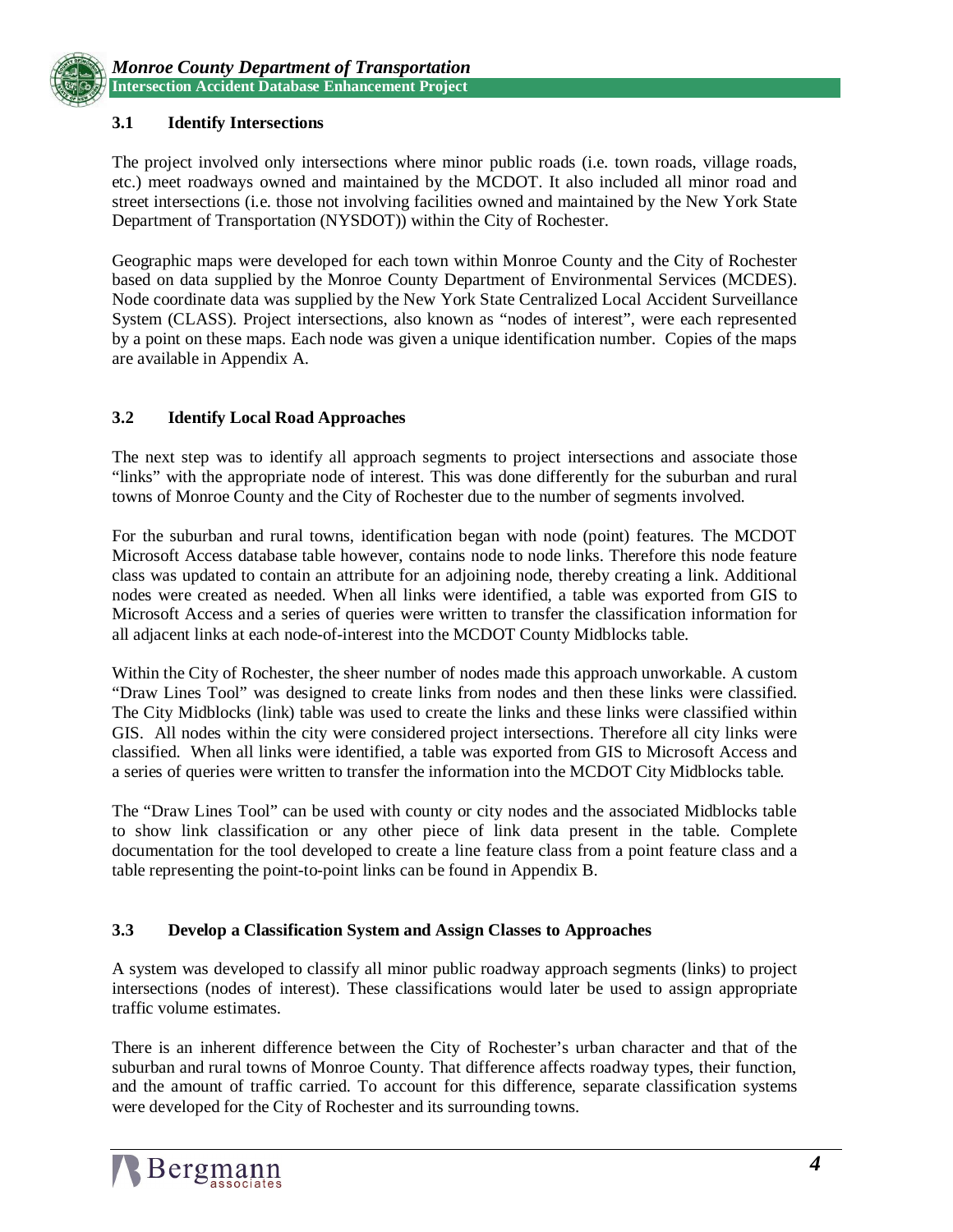

#### **3.3.1 Classifications within the Rural and Suburban Towns of Monroe County**

Within the suburban and rural towns, roadway classifications were first based on overall function within the surrounding network of streets and highways. For example, roadways directly serving farms, homes, businesses, or subdivisions were placed into the category of "Local Roads". Those facilities that gather traffic from multiple local roads were categorized as "Collectors".

A second level addressed the intensity and type of surrounding development. Three categories were used to describe the varied character of suburban and rural Monroe County. Rural areas dominated by subdivisions and more populated villages and hamlets around the county typify what was called "Urban Dense Development." Lots characterized by this type of land use are commonly small and have a limited roadway frontage (less than 70 feet). The "Suburban Moderate Development" category covered rural-residential areas, where single family homes on parcels with larger frontages between 70 feet and 120 feet are common. Areas with "Rural Light Development" generally included farmland and other large parcels having a frontage of more than 120 feet. A mean frontage was calculated based on GIS parcel data for each roadway approach segment. This value was compared to the categories above and used to assist in the classification process.

The third and final criteria for classification within the rural and suburban towns involved the number of "internal" connecting streets on the approach segment being examined. This part of the classification process is illustrated by Exhibit 3. Subject roadways were first broken into appropriate segments. Next it was assumed that traffic would generally enter and exit the subject roadway at its closest end. In the example shown, the minor public roadway has two connections to MCDOT highways with one at each end. It also has 6 connecting streets. The minor public roadway is therefore broken into two approach segments, each with 3 connecting streets. Minor public roadways were grouped into those with 2 or fewer connecting streets, more than 2 but less than or equal to 5, and more than 5.



In many cases judgment and local knowledge were also employed in the classification of an approach segment. The result was an array of 18 possible classifications. The code used to represent each class of minor public road segment within the rural and suburban towns of Monroe County is listed in Exhibit 4.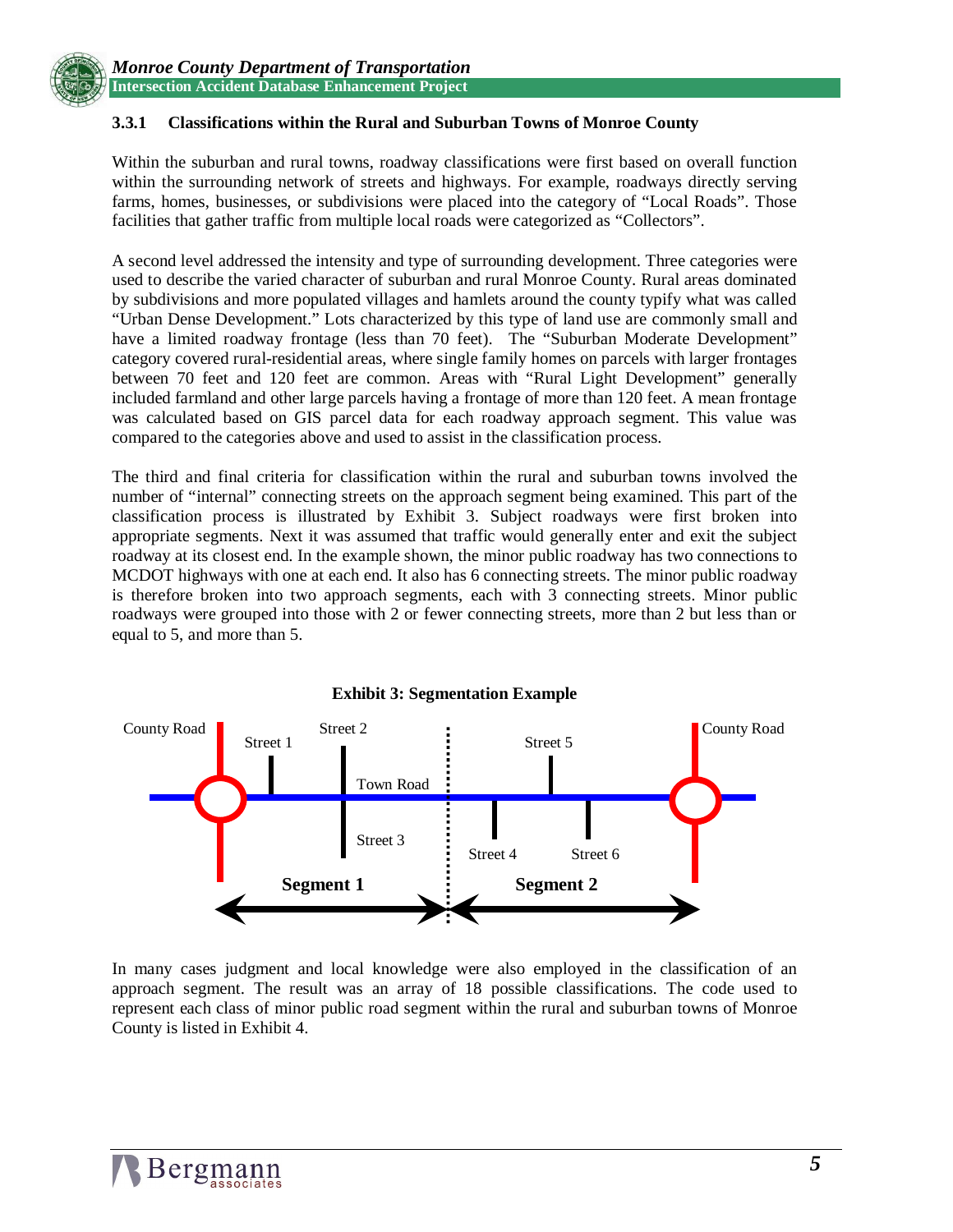

| Step 1: Select type of road                                     |                                                 |                          |                   |                         |  |  |  |
|-----------------------------------------------------------------|-------------------------------------------------|--------------------------|-------------------|-------------------------|--|--|--|
| <b>Type of Road</b>                                             | L: Local                                        |                          | C: Collector      |                         |  |  |  |
| Step 2: Determine frontage category                             |                                                 |                          |                   |                         |  |  |  |
| <b>Frontage</b>                                                 | <b>R</b> : Rural, large<br>S: Suburban, medium, |                          |                   | U: Urban, small, $\leq$ |  |  |  |
|                                                                 | $>= 120$ ft                                     | $>$ 70 ft and $<$ 120 ft |                   | 70ft                    |  |  |  |
|                                                                 |                                                 |                          |                   |                         |  |  |  |
| Step 3: Determine number of intersecting streets on the segment |                                                 |                          |                   |                         |  |  |  |
| Number of                                                       | 1: > 5                                          | $2: > 2$ and $\leq 5$    |                   | $3: \leq 2$             |  |  |  |
| <b>Intersecting</b>                                             |                                                 |                          |                   |                         |  |  |  |
| <b>Streets</b>                                                  |                                                 |                          |                   |                         |  |  |  |
| Set classification – possible choices below                     |                                                 |                          |                   |                         |  |  |  |
| <b>Classification</b>                                           | $LS-1$<br>$R-1$<br>LLL                          | $CR-1$                   | $CS-1$<br>$CLI-1$ |                         |  |  |  |
|                                                                 | $LS-2$<br>$LI$ -2<br>$R-2$                      | $CR-2$                   | $CS-2$<br>$CLL-2$ |                         |  |  |  |
|                                                                 | LLL <sub>3</sub><br>LR-3<br><b>LS-3</b>         | $CR-3$                   | $CS-3$<br>$CII-3$ |                         |  |  |  |

#### **Exhibit 4: Classification Codes for the Rural and Suburban Towns of Monroe County**

#### **3.3.2 Classifications within the City of Rochester**

Classifications within the City of Rochester were based solely on roadway characteristics. All land uses generally fall into an urban category. Frontages throughout city neighborhoods are relatively consistent.

Non MCDOT and NYSDOT roadways were first categorized as "Local", "Collector", "Arterial", or "Highway." The first three categories were chosen according to the Traffic Engineering Handbook (Institute of Transportation Engineers, Fifth Edition, 1999) and the NYSDOT Highway Design Manual, Chapter 2. The classification of "Highway" refers to ramps and service roads connecting to major arterials and expressways. These were kept separate for the purposes of this project, but could be merged with the Arterial class in the future if volume estimates suggest it appropriate. Then, in a manner similar to the rural and suburban towns, each category was further broken down by the number of connecting streets resulting in 12 possible classifications. The classifications are listed in Exhibit 5. As with the rural and suburban towns, judgment and local knowledge were important tools that assisted in assignment of approach classifications within the City.

#### **Exhibit 5: Classification Codes for the City of Rochester**

| Step 1: Select type of road                                    |                         |           |                   |             |             |              |  |
|----------------------------------------------------------------|-------------------------|-----------|-------------------|-------------|-------------|--------------|--|
| <b>Type of Road</b>                                            | L: Local                |           | C: Collector      | A: Arterial |             | $H:$ Highway |  |
| Step 2: Determine number of intersecting roads on this segment |                         |           |                   |             |             |              |  |
| Number of                                                      | 1: > 5                  |           | $2:$ > 2 and <= 5 |             | $3: \leq 2$ |              |  |
| <b>Intersecting</b>                                            |                         |           |                   |             |             |              |  |
| <b>Streets</b>                                                 |                         |           |                   |             |             |              |  |
| Step 3: Set classification – possible choices below            |                         |           |                   |             |             |              |  |
| <b>Classification</b>                                          | $L-1$ $C-1$ $A-1$ $H-1$ |           |                   |             |             |              |  |
|                                                                | $L-2$ $C-2$ $A-2$ $H-2$ |           |                   |             |             |              |  |
|                                                                | $C-3$                   | $A-3$ H-3 |                   |             |             |              |  |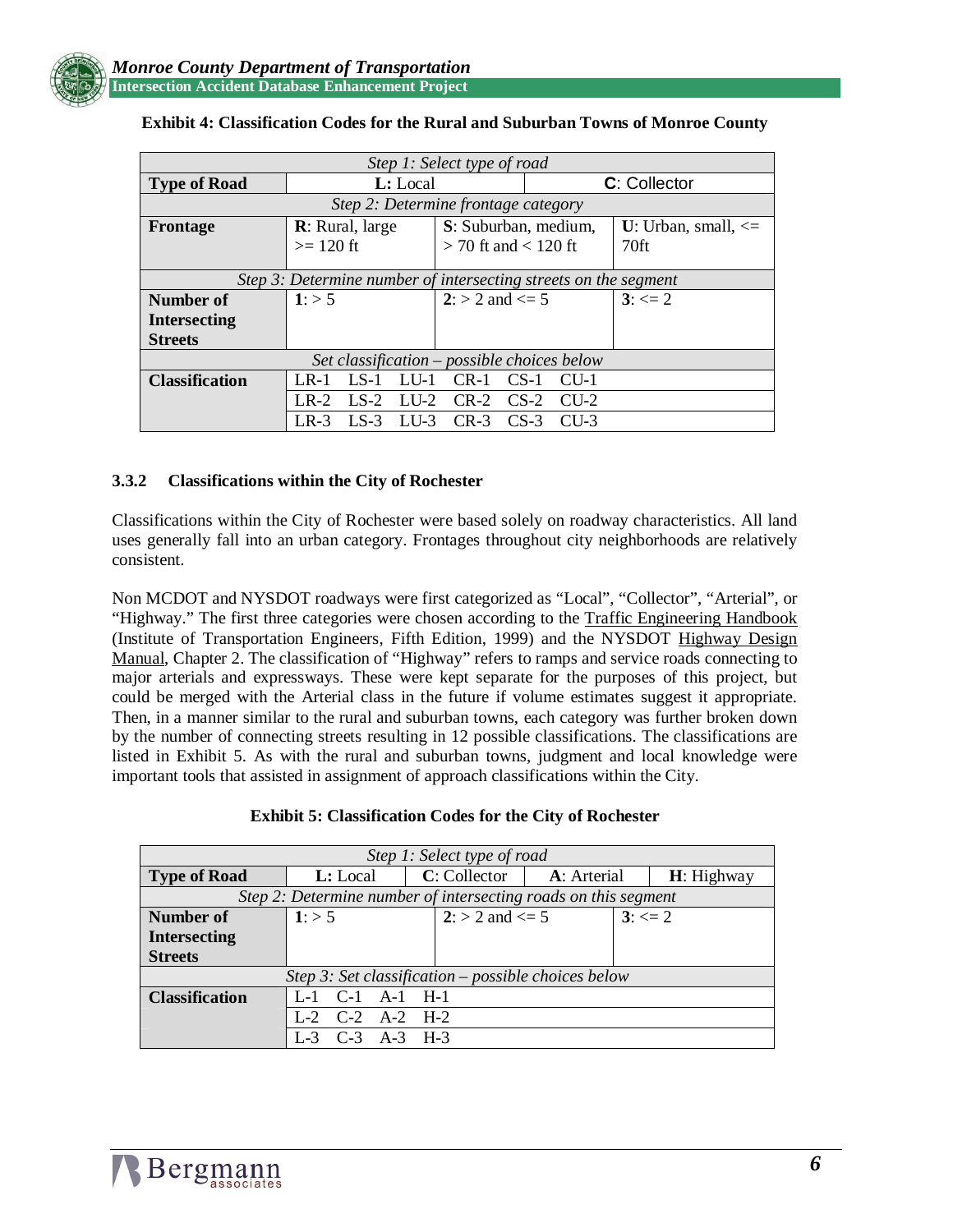#### **3.3.3 Classification Test**

A brief test was completed to examine the accuracy of the classification system developed for the rural and suburban towns of Monroe County. Paper copies of traffic counts provided by the MCDOT and the MCDOT traffic volume library (a Microsoft Excel spreadsheet containing historic counts taken around the county) were reviewed to identify study intersections where both a classification and historic turning movement count data were available. Comparison sites, study intersections where minor public road approaches were classified but no historic count data existed, were then selected to match. The number of matches fitting these criteria was limited. The result of this exercise was a set of 5 pairs as shown in Exhibit 6.

| <b>Site</b>             | <b>Comparison Sites</b> |              |                |            |           |  |
|-------------------------|-------------------------|--------------|----------------|------------|-----------|--|
| Data                    | Pair #1                 | Pair #2      | Pair $#3$      | Pair #4    | Pair #5   |  |
| <b>Base Site Node #</b> | 17713                   | 23790        | 7657           | 25936      | 8764      |  |
| <b>Classification</b>   | $LS-1$                  | $LS-3$       | $LS-2/CS-1$    | $LR-3$     | $LU-1$    |  |
| <b>Street</b>           | Fairfield               | <b>Bluff</b> | Wood/Janes     | Panorama   | McCall    |  |
|                         |                         |              |                | Cr.        |           |  |
| <b>County Road</b>      | Elmwood                 | Linden       | Long Pond      | Panorama   | Stone     |  |
|                         |                         |              |                | Tr.        |           |  |
| <b>Town</b>             | <b>Brighton</b>         | E. Rochester | Greece         | Penfield   | Greece    |  |
| <b>Count Date</b>       | 1995                    | 2000         | 2002           | 1997       | 2005      |  |
| <b>Comparison Site</b>  | 8239                    | 15048        | 26187          | 6087       | 14240     |  |
| Node#                   |                         |              |                |            |           |  |
| <b>Classification</b>   | $LS-1$                  | $LS-3$       | $CS-1$         | $LR-3$     | $LU-1$    |  |
| <b>Street</b>           | Stoneycreek             | Schofield    | Embury         | Pixley     | Hillsboro |  |
|                         |                         |              |                | Industrial | Cove      |  |
| <b>County Road</b>      | English                 | St. Paul     | Five Mile Line | Pixley     | Bay       |  |
| <b>Town</b>             | Greece                  | Irondequoit  | Penfield       | Gates      | Webster   |  |

#### **Exhibit 6: Classification Test Summary**

Traffic entering and exiting the minor (classified) public roadway approach was counted during the evening peak hour at each location. Detailed volume comparisons are available in Appendix C. Comparisons at 3 of the 5 sites  $(H1, H3,$  and  $H4)$  were favorable with traffic volume differences between 8% and 20%. Differences at the remaining sites were more significant at levels in excess of 90% due to heavy cut through volumes at the base site locations. Given a "success rate" of 3 out of 5, the decision was made to move forward with the classification system as designed.

The classes were next assigned to the links identified in Section 3.2. This was done utilizing a linkage between the MCDOT Microsoft Access Database and GIS.

#### **3.4 Distribute Count Sites among the Classifications**

The existing MCDOT Microsoft Access database was reviewed for the availability and location of count data. The database contained count data for all MCDOT highways. A great deal of existing count data was also available for streets within the City of Rochester. In contrast, coverage of minor public roadway approaches throughout the rural and suburban towns was sparse. A total of 80 new manual traffic counts were budgeted by the MCDOT to help develop reliable volume estimates. A plan was needed to appropriately spread the available count locations out across the classifications developed in Section 3.3.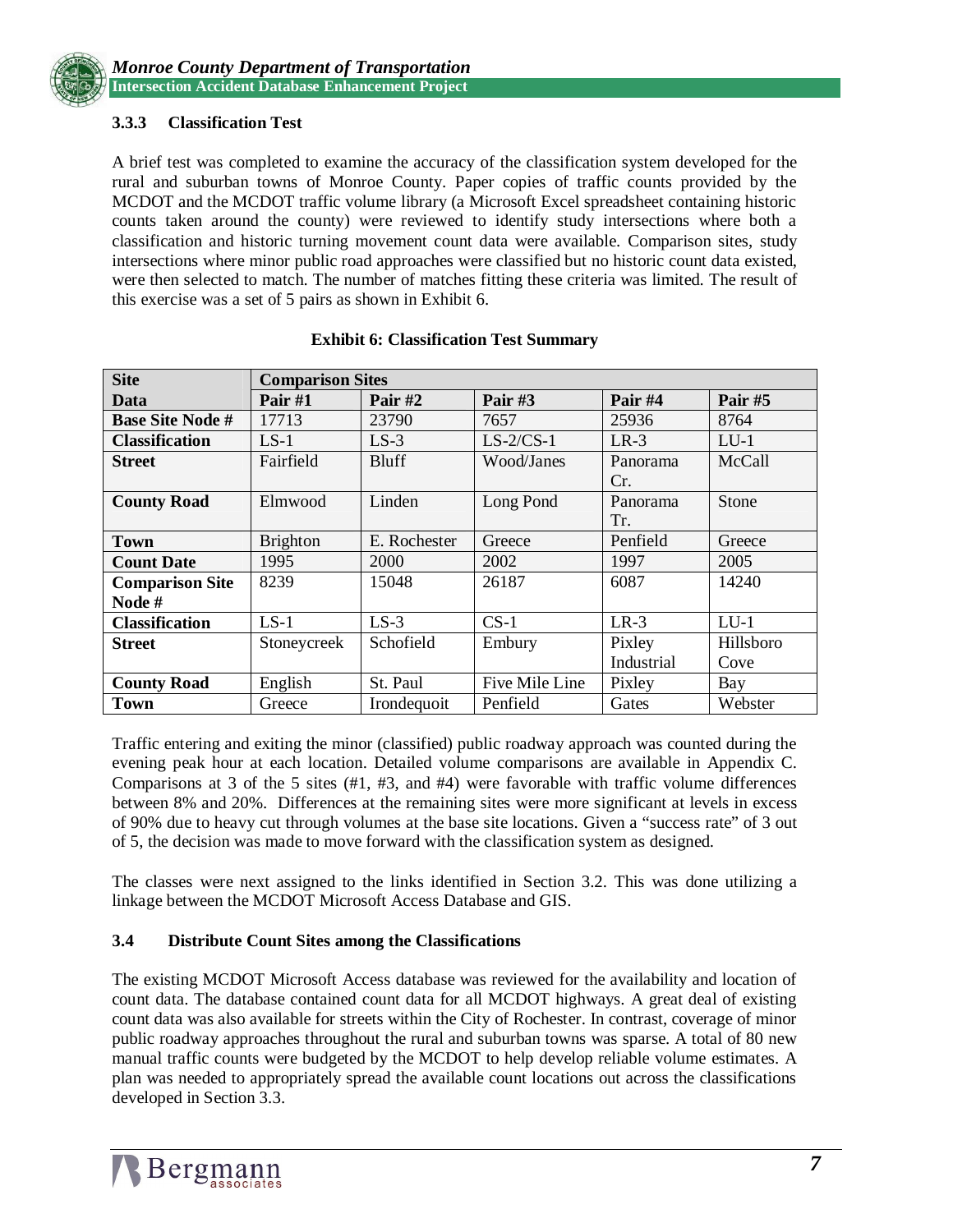

Initially, an analysis was performed to determine the number of count locations required to generate a statistically valid volume estimate for each individual classification within the rural and suburban towns. A complete summary of the statistical analysis, including an explanation of confidence levels, is available in Appendix D. The results indicated it would be necessary to count nearly 350 approaches in order to ensure that the resulting volume estimates were generated within a 10% margin of error given a 90% level of confidence for each individual classification.

This effort would far exceed the number of count locations budgeted by the MCDOT, therefore a second statistical analysis was undertaken to determine what level of accuracy could be attained if all 80 counts were taken within the rural and suburban towns. The results indicated that volume predictions generated under this scenario would be within a 30% margin of error given a 90% level of confidence for all classifications as a group. A set of sample sizes could be developed that would allow a user to say they were accurately representing 3 out of 5 or better suburban or rural town locations at a 90% level of confidence.

The ultimate goal of this project was to improve the method by which MCDOT staff can identify, eventually study, and address issues at high crash locations to improve overall safety for the traveling public. The MCDOT therefore suggested that the study team redistribute the 80 field counts based upon accident frequency rather than node classification. The average number of crashes occurring between 2002 and 2005 were subsequently queried for each classification using the MCDOT Microsoft Access Database.

At the same time, it was determined that although the City of Rochester was well covered with existing data, it would be desirable to conduct a small number of new counts to fill in any "gaps" that might exist. To assist in the location of "gaps", geographic maps were plotted illustrating current count coverage throughout the City of Rochester. Copies of these maps are available in Appendix E. Representative locations with little or no count coverage and a significant number of accidents between 2002 and 2005 were identified. As a result, a total of 5 representative count locations were selected within the City of Rochester.

The 75 remaining counts were spread out proportionately across the rural and suburban town classifications, targeting the highest number of counts to those classifications with the highest frequency of accidents. Classifications that had no representative locations were eliminated from the data set. Classifications that had representative locations but no accidents were assigned at least one count. This method was ultimately chosen by the MCDOT as the preferred process for distributing the available manual traffic counts to derive the greatest overall benefit.

MCDOT staff indicated they could address the inherent margin of error in the volume estimates manually. A sensitivity analysis would be performed to lower and raise each classification's volume projection by up to 30%. Any deficiencies in the volume estimates and their effect on accident rate calculations could be screened out in this way, helping to locate intersections with a truly significant accident rate. Over time the accuracy of the volume estimates can be improved as more actual count data are integrated into the database. The final distribution of counts among the classifications is summarized in Exhibit 7.

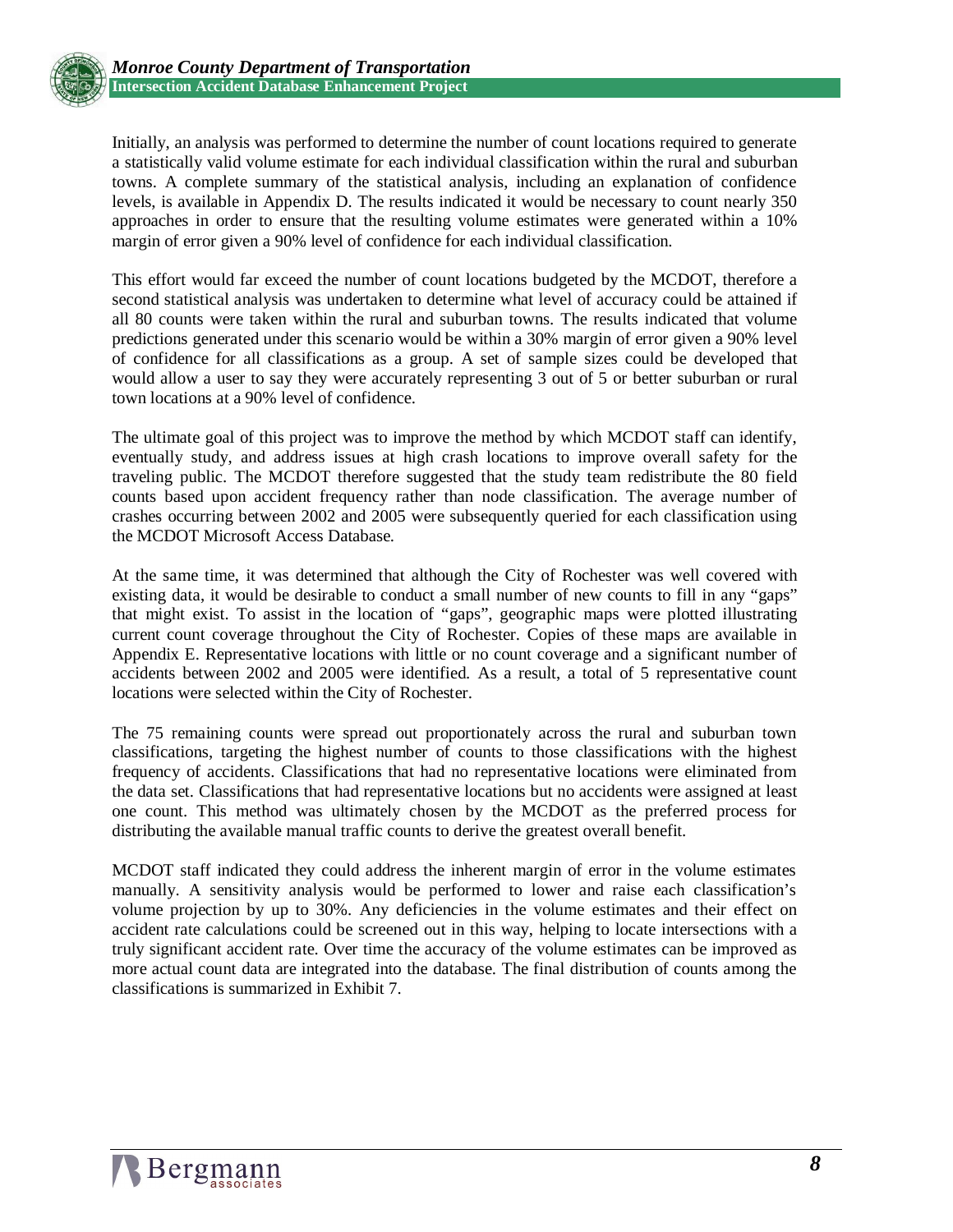

| <b>Classification</b>   | <b>Number</b>    |
|-------------------------|------------------|
|                         | of Counts        |
|                         | <b>Performed</b> |
| $CR-3$                  | 1                |
| $CS-1$                  | 6                |
| $CS-2$                  | 1                |
| $CS-3$                  | 1                |
| $CU-1$                  | 3                |
| $CU-3$                  | $\mathbf{1}$     |
| $LR-2$                  | $\mathbf{1}$     |
| $LR-3$                  | $\overline{7}$   |
| $LS-1$                  | 7                |
| $LS-2$                  | 11               |
| $LS-3$                  | 13               |
| $LU-1$                  | 3                |
| $LU-2$                  | 6                |
| $LU-3$                  | 14               |
| <b>Town Subtotal</b>    | 75               |
| $A-1$                   | 1                |
| $C-2$                   | $\mathbf{1}$     |
| $L-1$                   | $\overline{c}$   |
| $\overline{\text{L-2}}$ | $\overline{1}$   |
| <b>City Subtotal</b>    | 5                |
| <b>Total</b>            | 80               |

#### **Exhibit 7: Number of Counts per Classification Used**

#### **3.5 Perform Manual Traffic Counts**

Count locations were chosen once the total number of counts per classification had been determined. As stated earlier, 5 representative locations were chosen throughout the City of Rochester leaving 75 to be spread over classifications within the rural and suburban towns of Monroe County. These count locations were chosen using the maps discussed in Section 3.1. The locations were spread around the towns to obtain a representative sample for each classification. They were also selected in groups of three to facilitate travel between locations during count operations. A complete listing of all count locations is contained in Appendix F.

Each count was conducted over a 15 minute interval during the evening peak hour between 4:30 and 5:30 PM, thus allowing one individual to cover three sites in one outing. Count data were collected on Tuesdays, Wednesdays, and Thursdays during the weeks of June  $10^{th}$  and  $17^{th}$ , 2007. All vehicles entering and exiting the minor roadway (classified subject approach) were counted, to capture a two-way volume. Where there were multiple minor roadway approaches to the MCDOT facility, all were counted to improve the study data set.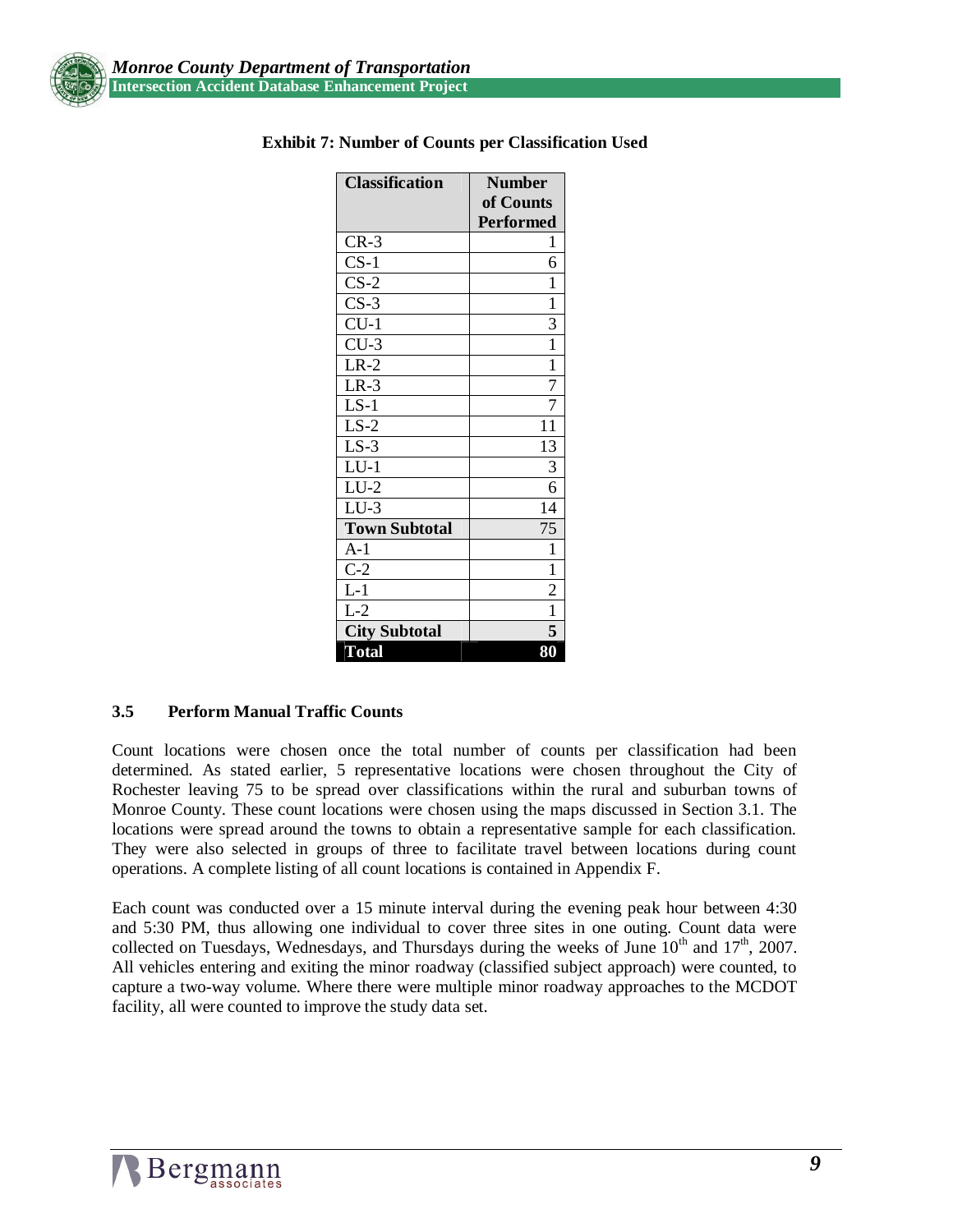

#### **3.6 Assign an Average Daily Traffic Volume Estimate to Each Classification**

Count data were reduced utilizing Microsoft Excel. The 15 minute volumes for each classification were multiplied by 4, rounded up to the nearest 25 vehicles, and tabulated. Where available, MCDOT supplied count peak hour count data were added to the tabulation. This occurred most often for the City of Rochester locations. Subsequently the mean, median, minimum, and maximum volumes were calculated for each classification volume data set. In most cases the median value was the most representative statistic and was used to select a peak hour volume estimate. The peak hour volume estimates were extrapolated to average daily traffic (ADT) volumes by dividing the urban and city values by 10% and the rural and suburban values by 8%. These factors were selected based on information contained in the Traffic Engineering Handbook,  $5<sup>th</sup>$  Edition (Institute of Transportation Engineers, 1999). The ADT projections as calculated and the data used to derive them are available in Appendix G. The final step was to review the ADT volumes with MCDOT staff, adjust the projections as needed, and round the results. The resulting ADT estimates for each classification present within the data set are summarized in Exhibit 8.

| <b>Classification</b> | <b>Average Daily Traffic Estimate</b> |
|-----------------------|---------------------------------------|
| $A-1$                 | 15000                                 |
| $A-2$                 | 16500                                 |
| $A-3$                 | 15500                                 |
| $C-1$                 | 9000                                  |
| $C-2$                 | 7500                                  |
| $C-3$                 | 8500                                  |
| $CR-3$                | 625                                   |
| $CS-1$                | 5625                                  |
| $CS-2$                | 2200                                  |
| $CS-3$                | 2200                                  |
| $CU-1$                | 1750                                  |
| $CU-3$                | 750                                   |
| $H-1$                 | 20000                                 |
| $H-2$                 | 13000                                 |
| $H-3$                 | 11250                                 |
| $L-1$                 | 2500                                  |
| $L-2$                 | 2000                                  |
| $L-3$                 | 1500                                  |
| $LR-2$                | 4075                                  |
| $LR-3$                | 950                                   |
| $LS-1$                | 1575                                  |
| $LS-2$                | 1250                                  |
| $LS-3$                | 625                                   |
| $LU-1$                | 1250                                  |
| $LU-2$                | 1000                                  |
| $LU-3$                | 500                                   |

#### **Exhibit 8: Look-Up Table for Average Daily Traffic Estimates by Classification**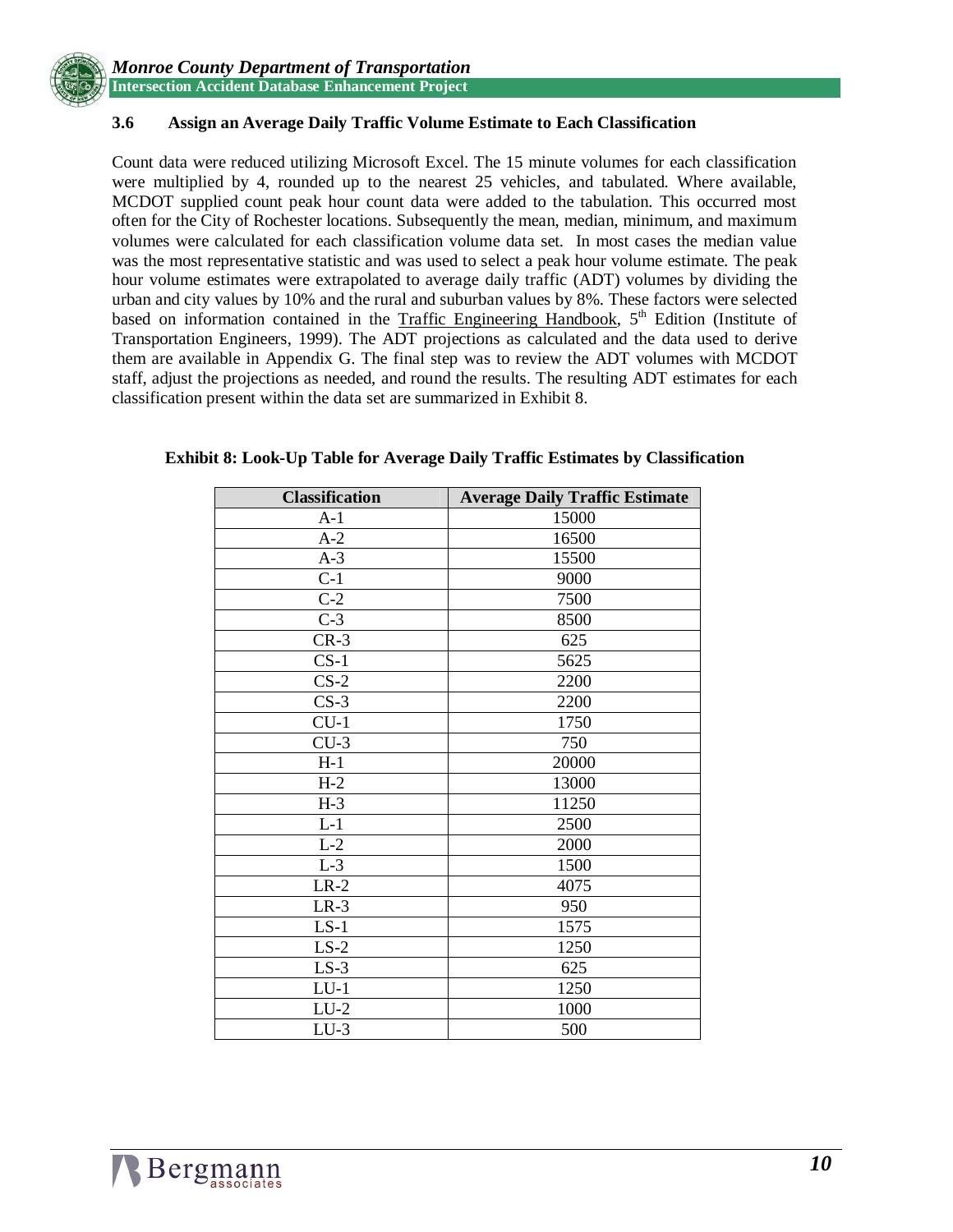#### **3.7 Develop an Average Daily Traffic Volume Estimate for Each Study Intersection**

Calculating an ADT volume for each project intersection required work within the MCDOT Microsoft Access Database. The classifications assigned in Section 3.3, the volume estimates developed in Section 3.6, and existing volume data for MCDOT facilities were used to determine the Average Daily Traffic volumes for each approach. These Average Daily Traffic volumes were then divided by two, and added together to estimate daily entering volumes. Exhibit 9 illustrates this process.



#### **Exhibit 9: Illustration of Entering Vehicles Calculation**

#### **3.8 Calculate and Display Accident Rates**

With daily entering volumes in hand for all project intersections and accident information available in the MCDOT Microsoft Access database, accident rates were calculated for each year at each node for which data were available. Because the node number is common between this table and the node feature class within GIS, the two can be joined and accident rates that are above the critical rate can be symbolized and investigated spatially.

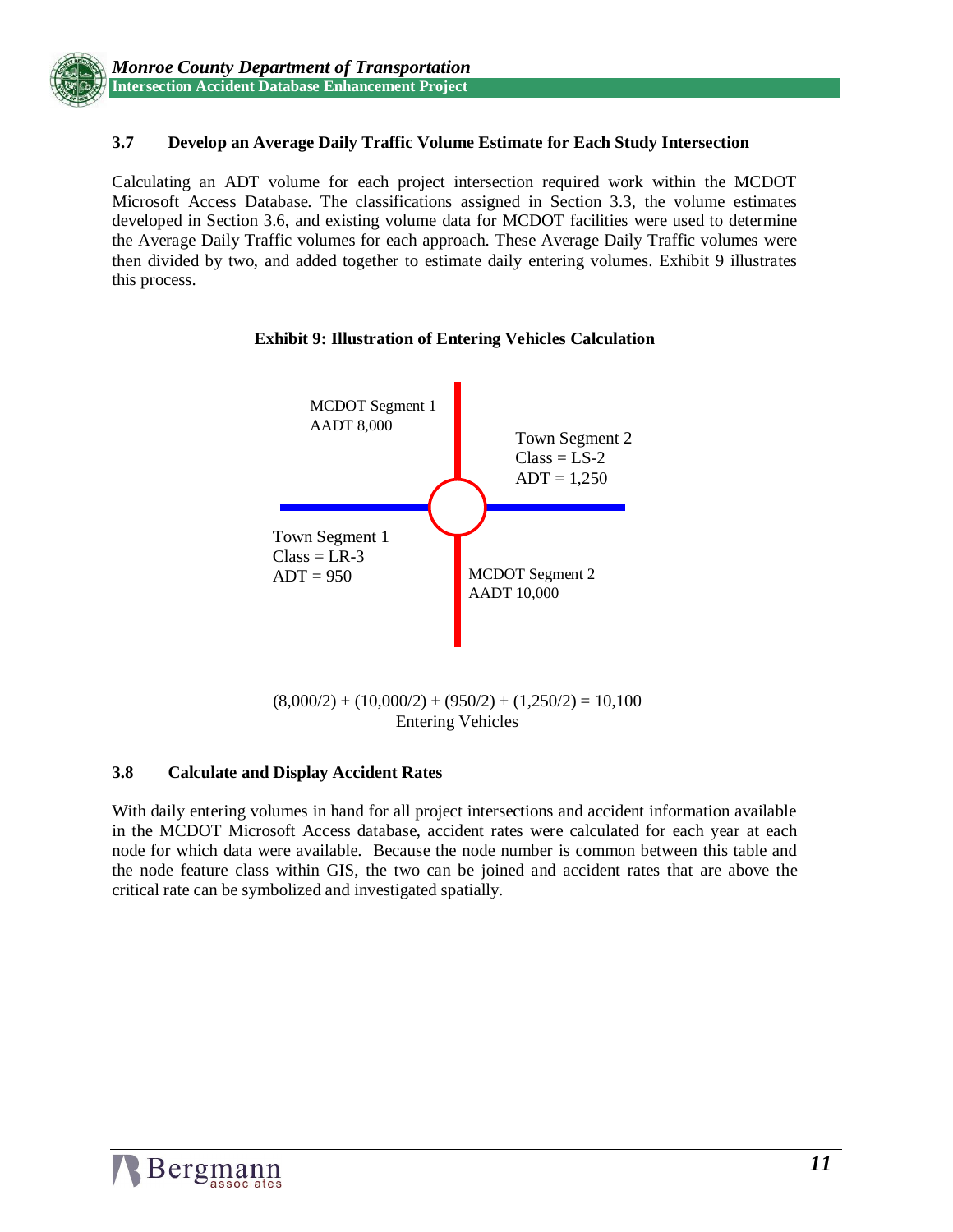

## *4.0 Product Summary*

The product deliverables include a Microsoft Access database where classifications have been given to links in the current County Midblocks and City Midblocks tables. Specifically, each link in the City Midblocks table and the town road links intersecting Monroe County roads in the County Midblocks table have been classified. Classifications are used to assign an ADT value to each link. The classification and ADT table are built into a Microsoft Access database and queries are available to assign an appropriate ADT value to each link based on its classification. In addition, queries have been developed to calculate accident rates at intersections using the ADT values at the contributing links. This table can then be joined to a node feature class within GIS to investigate accident rates spatially.

With actual traffic counts and estimated ADT values in hand, the MCDOT now has 100% coverage of intersections involving county highways and minor (non-county and non-state) public roads within Monroe County and urban street intersections in the City of Rochester. A graphical representation of traffic volume data available to the MCDOT before and after this project is made in Exhibit 10. A portion of the increased coverage is also graphically illustrated in Exhibit 11.



**Exhibit 10: Average Daily Traffic Count Availability for Intersections: Before and After**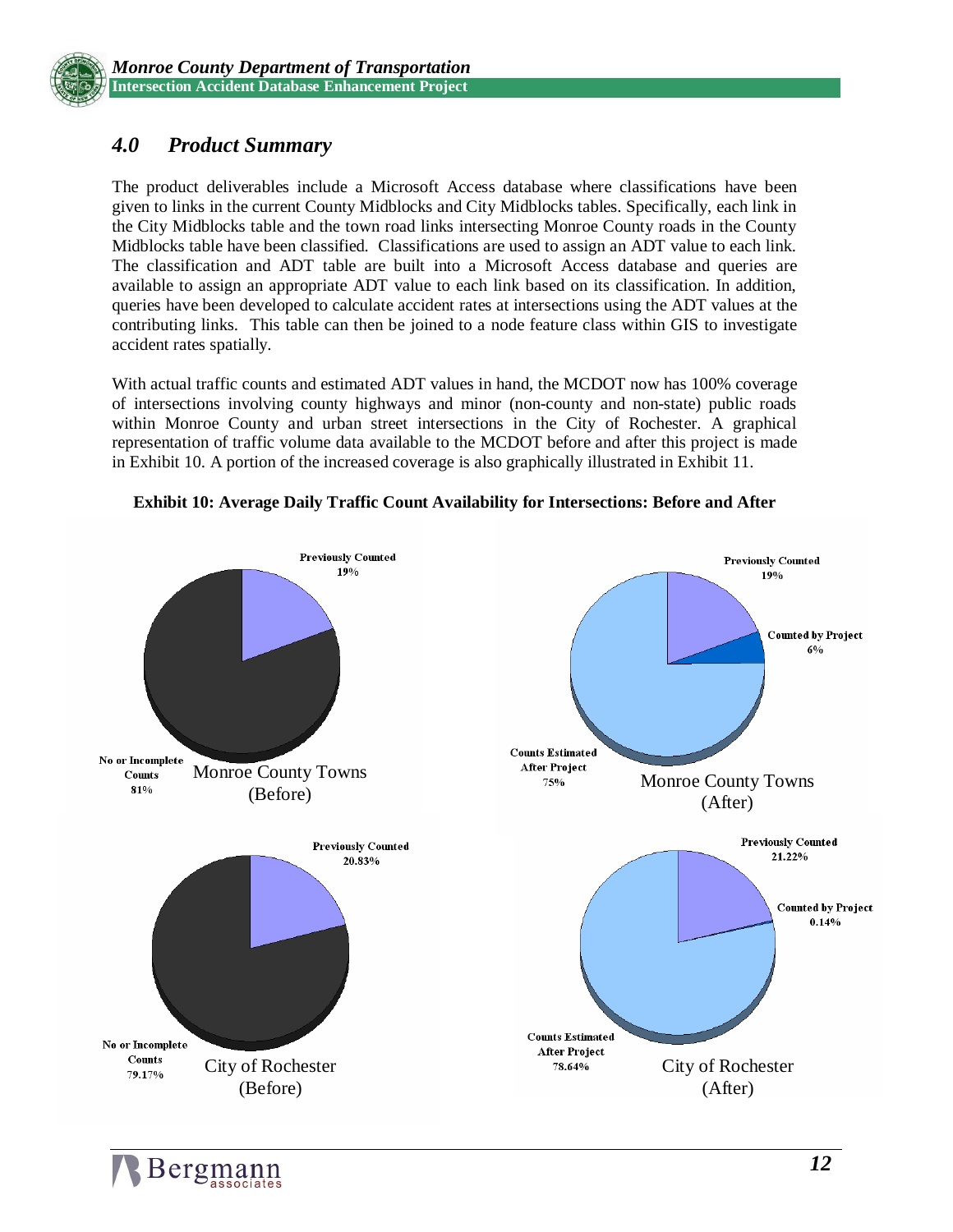

Exhibit 11: Average Daily Traffic Counts and Estimates Before and After the Project (Maps) **Exhibit 11: Average Daily Traffic Counts and Estimates Before and After the Project (Maps)**



# Node and Link Adt Available Before Project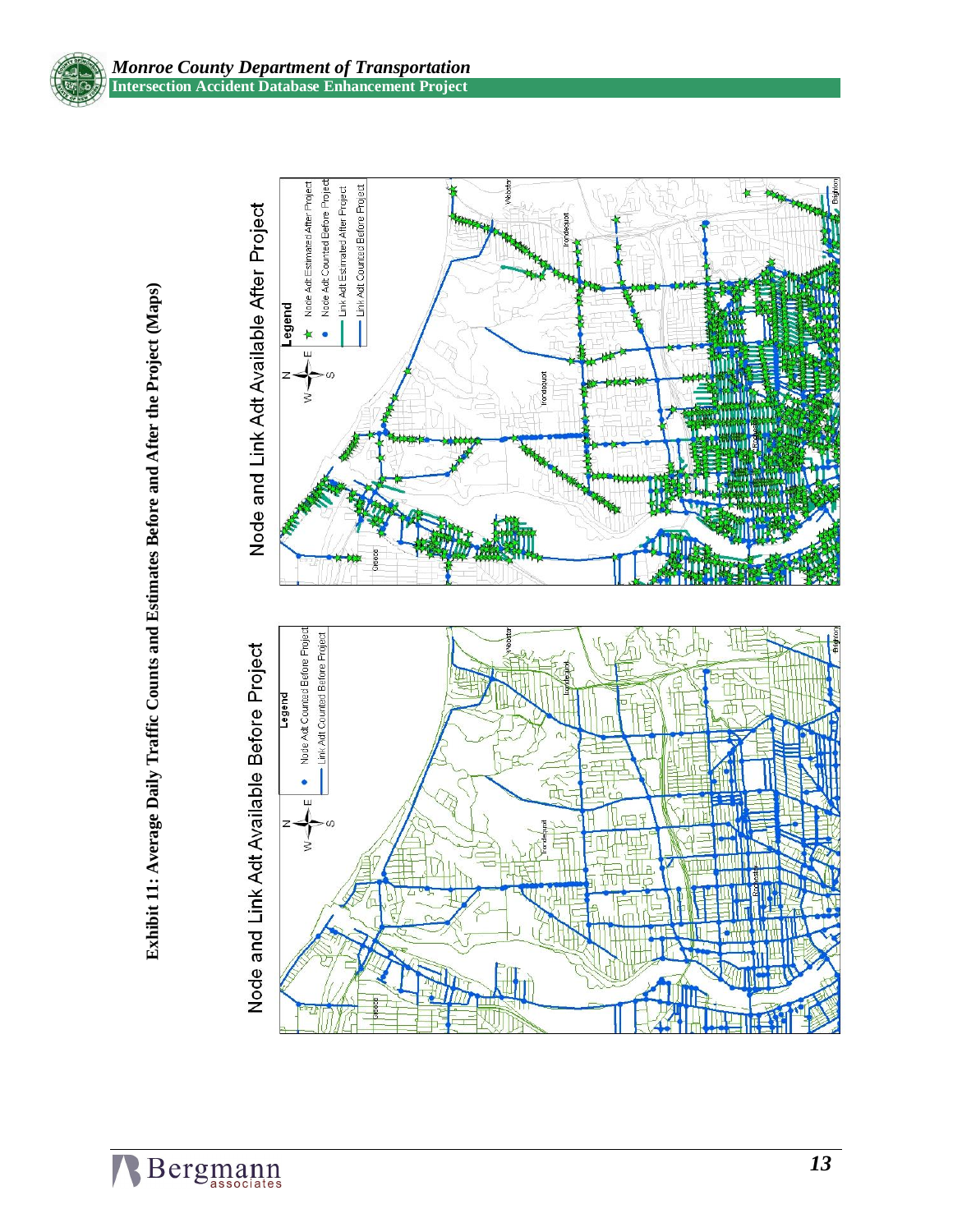

In addition, a GIS tool was developed which will draw lines between nodes given a point feature class containing a node number attribute and table indicating pairs of node between which lines are to be drawn. The resulting lines can be linked to the City or County Midblocks table to display information present in those tables using GIS. For instance, links can be symbolized by the volume of traffic present on that link. Copies of these products are contained in Appendix H.

## *5.0 Conclusion*

This project has resulted in an enhanced accident database and high crash location identification tool for the MCDOT to utilize and build upon in the future. To support that enhancement, reliable volume estimates were generated for minor (non-county and non-state) public roads where they intersect MCDOT highways throughout the County and for urban street approaches within the City of Rochester. These volume estimates can be updated and refined as additional counts are conducted throughout Monroe County over time.

The GIS tool for drawing lines between nodes opens up these tables for spatial display and analysis within GIS. Link data can be displayed by joining these tables to links created by the tool. For instance, road volume data can now be graphically displayed for the entire county. In addition, queries were written that work with the data in the Midblocks (link) tables. Traffic volumes for each link connected to a node are summed appropriately to calculate the total number of vehicles entering an intersection. Once these intersection traffic estimates have been calculated, intersection accident rates can be derived. These rates can then be linked to node data within GIS and spatially analyzed. This allows for a much richer environment to assist individuals in understanding and presenting accident rate data.

This project and resulting tool will assist the MCDOT in serving the traveling public by identifying and eventually addressing high crash locations throughout Monroe County that might otherwise go undetected. Exhibit 12 illustrates a sample area showing some of the additional High Accident Locations that were identified as a result of this project.

The methodology and tool also offer a defendable rationale for the identification of high crash locations. This will be a useful element when pursuing Federal funding from applicable programs for future accident countermeasure projects.